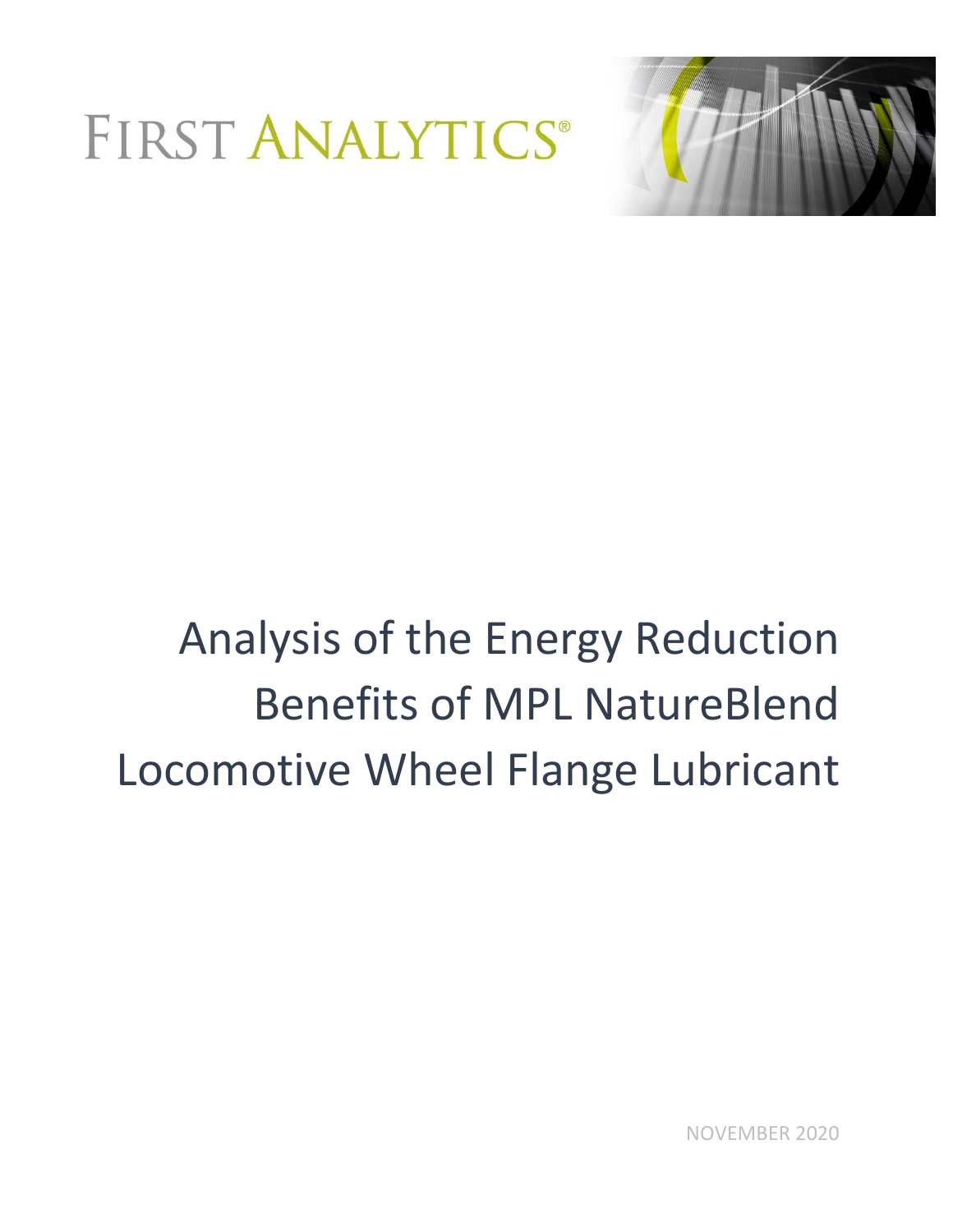#### Contents

| $\label{lem:1} \textbf{Methodology}.\textcolor{red}{\textbf{Suppose}} \textcolor{red}{\textbf{Now}} \textcolor{red}{\textbf{Now}} \textcolor{red}{\textbf{Now}} \textcolor{red}{\textbf{Now}} \textcolor{red}{\textbf{Now}} \textcolor{red}{\textbf{Now}} \textcolor{red}{\textbf{Now}} \textcolor{red}{\textbf{Now}} \textcolor{red}{\textbf{Now}} \textcolor{red}{\textbf{Now}} \textcolor{red}{\textbf{Now}} \textcolor{red}{\textbf{Now}} \textcolor{red}{\textbf{Now}} \textcolor{red}{\textbf{Now}} \textcolor{red}{\textbf{Now}} \textcolor{red}{\textbf{Now}} \$ |
|--------------------------------------------------------------------------------------------------------------------------------------------------------------------------------------------------------------------------------------------------------------------------------------------------------------------------------------------------------------------------------------------------------------------------------------------------------------------------------------------------------------------------------------------------------------------------|
|                                                                                                                                                                                                                                                                                                                                                                                                                                                                                                                                                                          |
|                                                                                                                                                                                                                                                                                                                                                                                                                                                                                                                                                                          |
|                                                                                                                                                                                                                                                                                                                                                                                                                                                                                                                                                                          |
|                                                                                                                                                                                                                                                                                                                                                                                                                                                                                                                                                                          |
|                                                                                                                                                                                                                                                                                                                                                                                                                                                                                                                                                                          |
|                                                                                                                                                                                                                                                                                                                                                                                                                                                                                                                                                                          |
|                                                                                                                                                                                                                                                                                                                                                                                                                                                                                                                                                                          |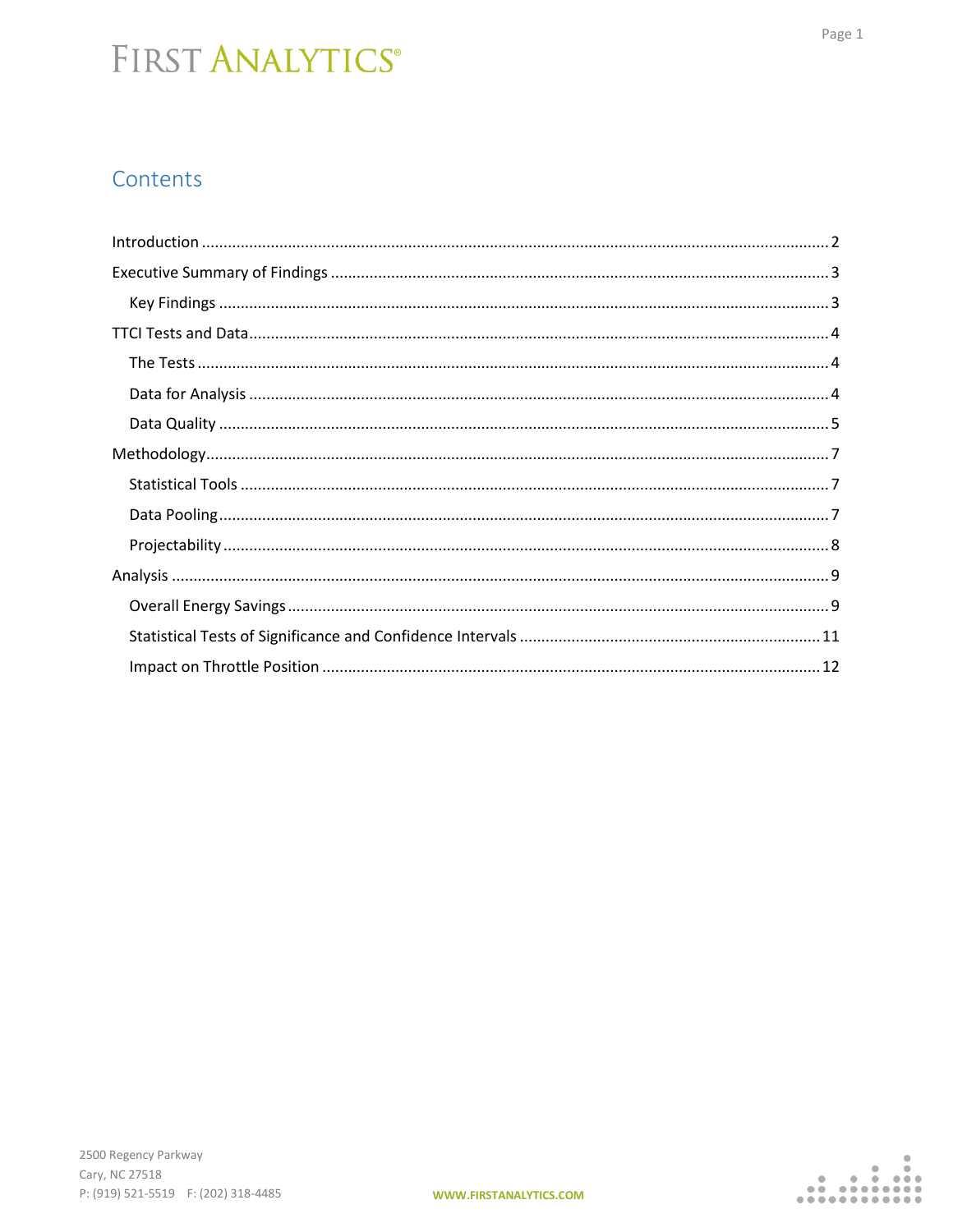### <span id="page-2-0"></span>Introduction

NatureBlend™ is an environmentally friendly solid polymer friction modifier to help reduce mechanical and energy forces. The product is offered to railroads by MPL Innovations, Inc. as a locomotive wheel flange lubricant.

Suggested benefits include fuel savings by reducing wheel/rail friction, decreasing flange wear and wheel turning, and increasing rail and wheel life. This study focuses specifically on the energy reduction (and thus, fuel) benefits.

The data for this study comes from two separate tests conducted at the Association of American Railroads' Transportation Technology Center (TTCI) in Pueblo Colorado. Tests were conducted on different track loops in 2012 and 2014. Each test procedure consisted of baseline, or "dry" laps, as well as "lube" laps where the NatureBlend™ formulation was applied.

The objective of this study is to quantify the difference between the lubricated versus dry conditions. As will be described in the methodology section, a statistical analysis brings rigor into the study in order to (1) provide a formal statistical test as to whether there is any effect of the claimed energy benefits and (2) if there is a benefit, provide a statistically determined estimate of its likely range (verses a point estimate).

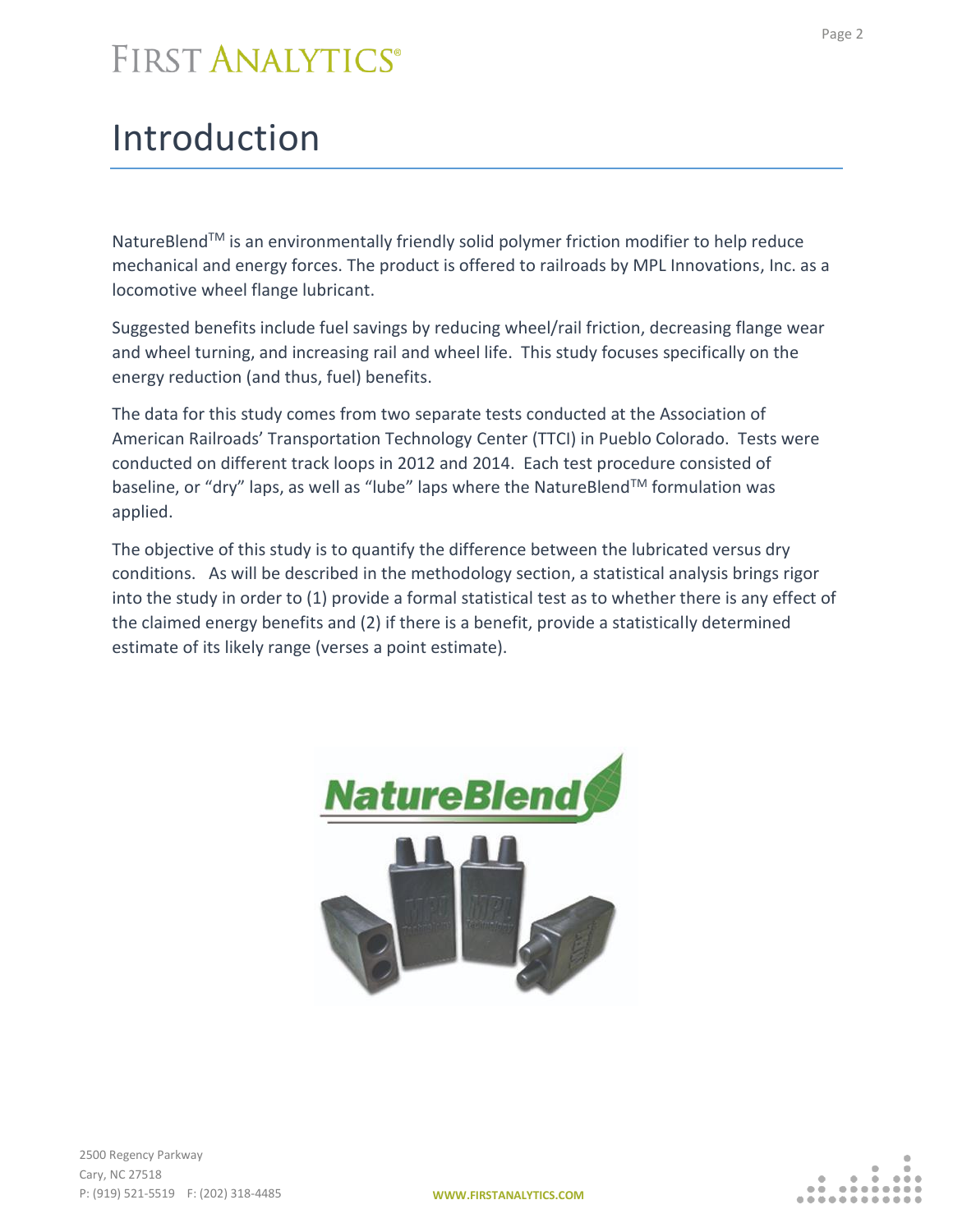### <span id="page-3-0"></span>Executive Summary of Findings

Though this section of the report is a summary of findings, it is recommended that the detail sections regarding data, methodology, and detailed results, be reviewed. In particular, there is discussion about the strength of a pooled analysis combining two TTCI tests, and the power that statistical tools bring to support the findings.

#### <span id="page-3-1"></span>Key Findings

- The impact on energy savings of NatureBlend<sup>TM</sup> is estimated to be 3.2%.
- Two separate statistical tests were performed to evaluate the hypothesis that NatureBlend™ has no measurable effect on energy consumption. Both tests rejected this hypothesis at the 99% confidence level. In other words, we are 99% confident that NatureBlend™ has a real impact on energy consumption.
- The model provides a range of possible effect outcomes, providing a more enhanced view of the effect than a simple point estimate. The model suggests we should be 90% confident that the true effect is between 1.8% and 4.3% reduced energy consumption when using NatureBlend™.
- To provide a secondary view in addition to direct energy measurements, throttle position profiles were examined.
	- $\circ$  Runs where NatureBlend<sup>TM</sup> was being applied spent 7.1% less time in T8.
	- o More time was spent in T4 and T5.
- Again, two separate statistical tests were conducted to evaluate the hypothesis that there is no difference in throttle position due to NatureBlend™. These tests rejected the hypothesis at the 90.1% and 90.0% level, respectively, indicating that railroads will experience a change in throttling.
- As a second view into throttling, a separate statistical model estimates that the use of NatureBlend™ reduces the odds of being in T8 by 4.8%. This estimate is significant (non-zero) at the 87.1% level.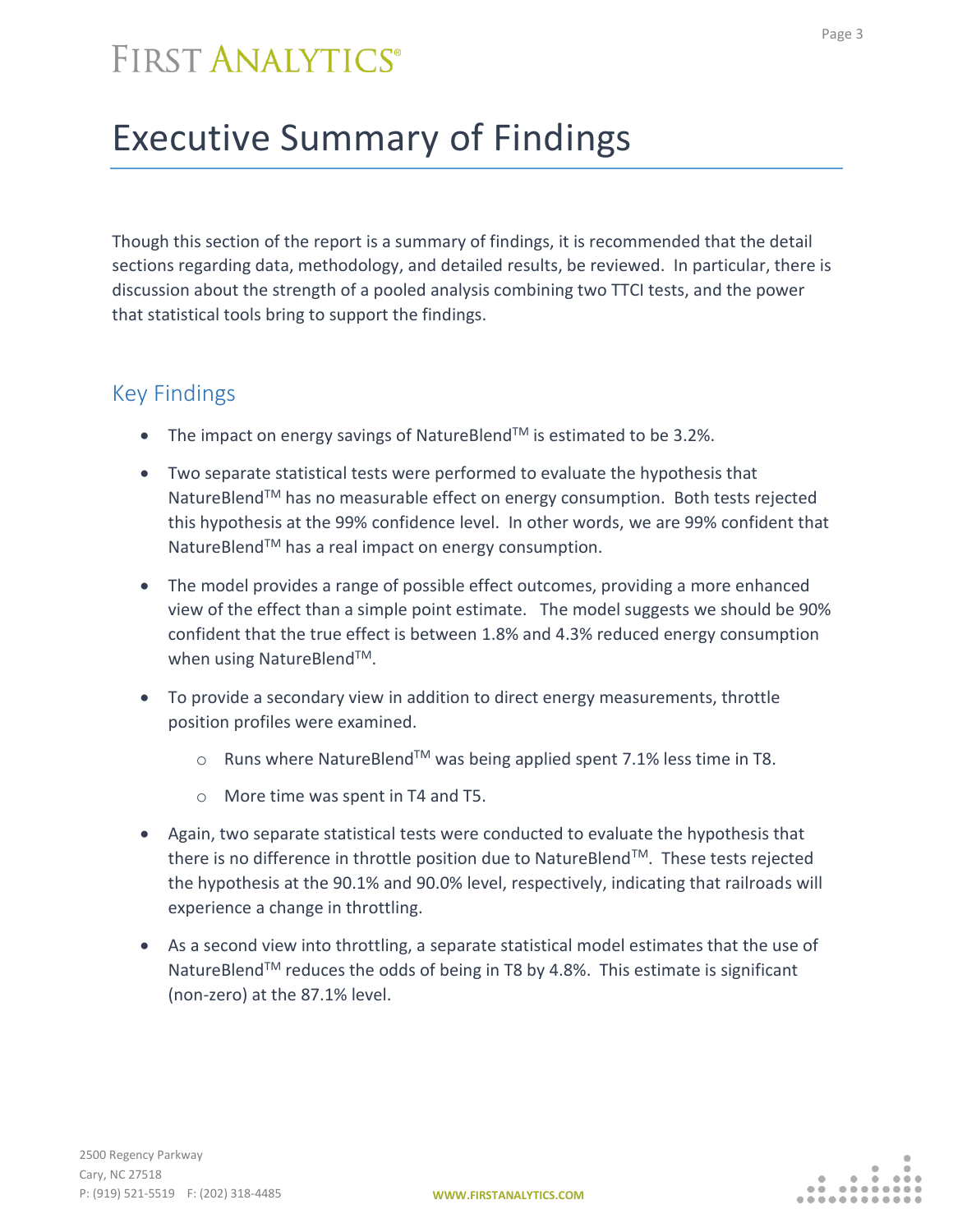## <span id="page-4-0"></span>TTCI Tests and Data

#### <span id="page-4-1"></span>The Tests

Tests were conducted at TTCI in 2012 on the Wheel Rail Mechanism (WRM) loop and in 2014 on the Transit Test Track (TTT). These tracks have different profiles with respect to curves, and to some extent, elevation changes. Figure 1 below depicts the tracks and aspects of the tests.



#### **2012 Wheel Rail Mechanism Loop (WRM)**

- Target Speed: 30 MPH
- Consist: Two locomotives and thirty hopper cars
- Trailing Tonnage: 4696
- 3.5 mile loop
- 12, 10, 7.5, 5, 4, and two 3 degree curves

*Figure 1: TTCI Tests*



#### **2014 Transit Test Track (TTT)**

- Target Speed: 50 MPH
- Consist: Two locomotives and thirty hopper cars
- Trailing Tonnage: 4625
- 9.1 mile oval loop
- Mostly tangent rail, with one 0.5 degree and two 0.5 degree curves

#### <span id="page-4-2"></span>Data for Analysis

The locomotives were equipped with a data collection system to measure volts and amps. From those measurements, electrical and mechanical energy was computed and converted to kilowatt hours (KWHR) which is our target metric for estimating energy savings. A GPS system

2500 Regency Parkway Cary, NC 27518 P: (919) 521-5519 F: (202) 318-4485

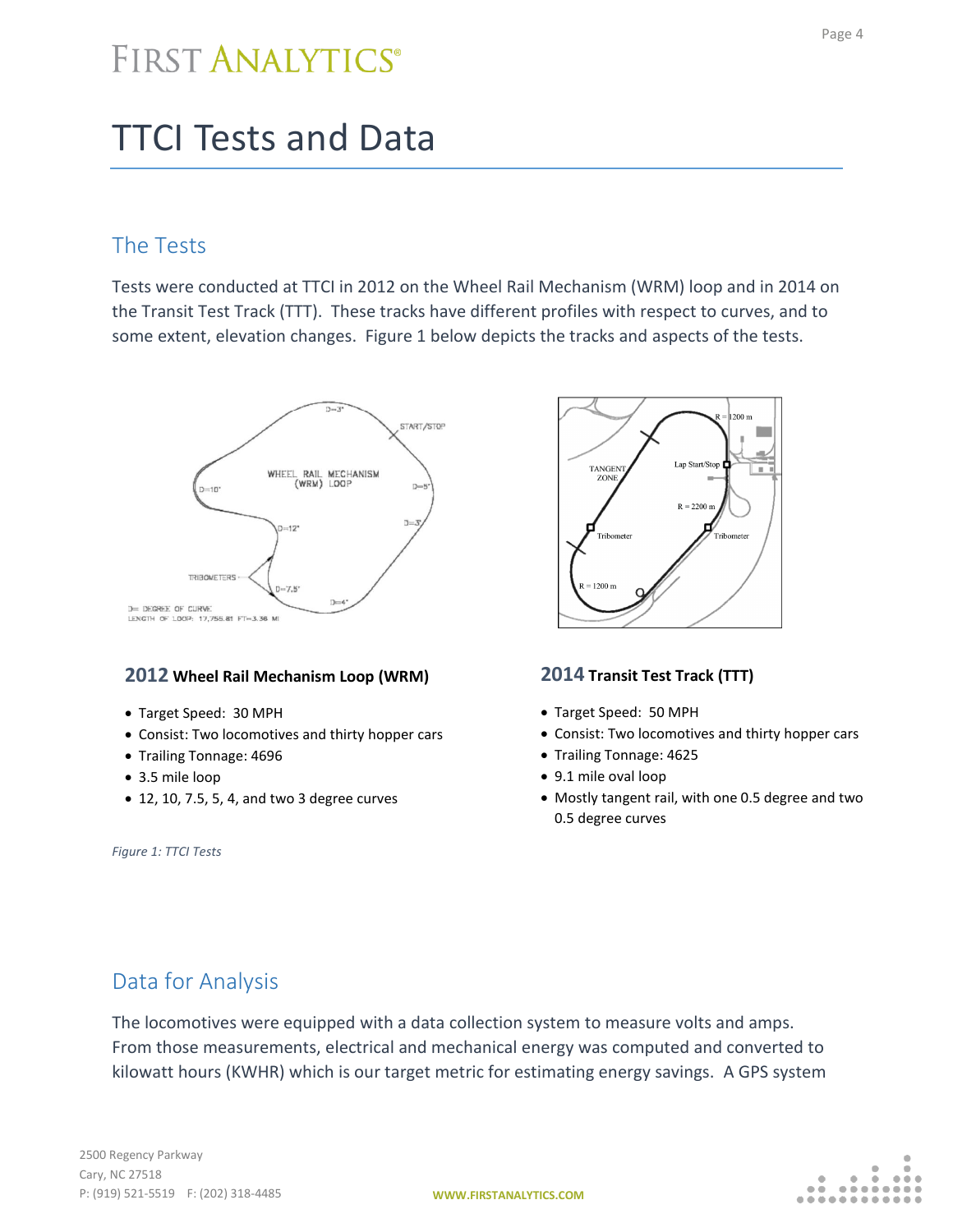provided the location (latitude and longitude) of the locomotive on the track. This allows us to augment the core energy data with:

- **Train speed**. Speed does vary slightly from the target speed, especially on the WRM which has more curves and grade changes.
- **Heading**. This allows us to examine potential correlations of curvature with energy consumption.
- **Elevation**. Latitude and Longitude information was used to obtain elevation information from government sources, allowing us to examine potential correlations of grade with energy consumption.
- **Mileage Traveled**. Though this may not be a modeled measure, it does help us in the computation of measures such as speed and grade change.

Measurements are at the one-second level (one-hertz data). Information about the lap number and the lubricating condition (lube or dry) is provided. Some filtering was applied to exclude records (laps or portions of laps), that were designated for "warm-up" or other calibration reasons, or to account for the fact that the train was accelerating or decelerating to or from the target speed. The goal in scoping the data was to have a crisp, contrasting picture of the lubricating versus the dry condition.

The data was harmonized and combined across the two tests with consistency in the way the measures were computed. Table 1 provides a summary of the two data sources.

| <b>Test</b>                                          | <b>WRM 2012</b> | <b>TTT 2014</b> |
|------------------------------------------------------|-----------------|-----------------|
| <b>Number of Records</b><br><b>Used for Analysis</b> | 5,307           | 15,329          |
| <b>Dry Laps</b>                                      |                 | 10              |
| <b>Lubricating Laps</b>                              |                 | 12              |

*Table 1- Data Included in the Analysis*

#### <span id="page-5-0"></span>Data Quality

Good statistical practice dictates that extensive time be spent checking the data for anomalies and outliers. Virtually no data source is perfect and that is true of measurement systems such as the one used at TTCI. Among the issues discovered include:

• At times, the GPS system would cease recording. We were provided with a GPS status flag to identify these records. In these cases, we had energy readings but incorrect measures on speed (e.g. speed  $= 0$  with positive energy), heading, elevation, etc.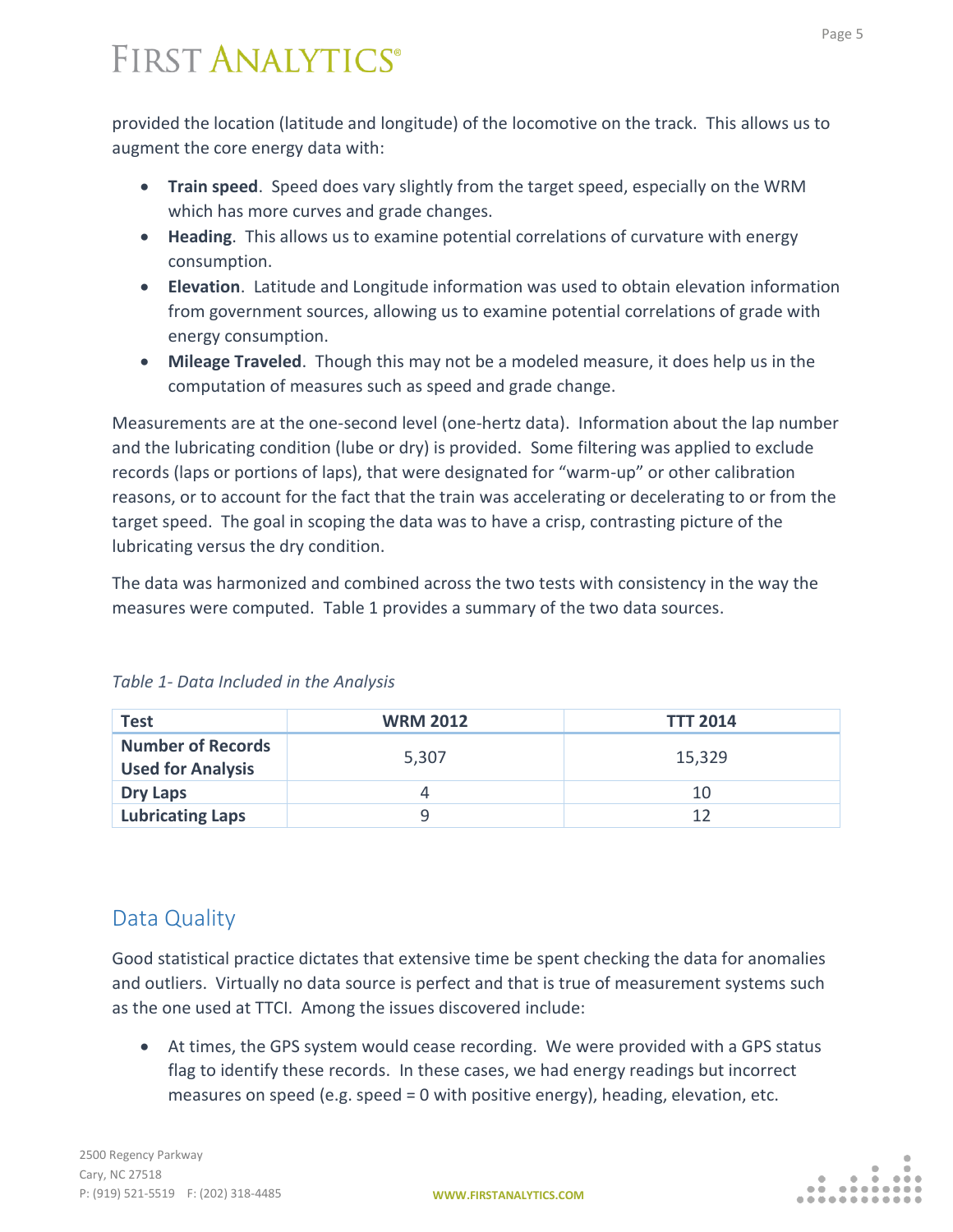Additional checks were performed, looking for these conditions independent of the GPS status flag. In all, only 50 records were affected.

- Rarely, the energy management system would reset. Since energy consumption is computed as the differential from the previous measurement, care was taken to make sure that the energy reading was from the measuring equipment consistently measuring (e.g. no negative energy due to a reset)
- Occasionally, there were multi-second gaps (the longest being 22 seconds) between readings. The records immediately following these gaps were eliminated.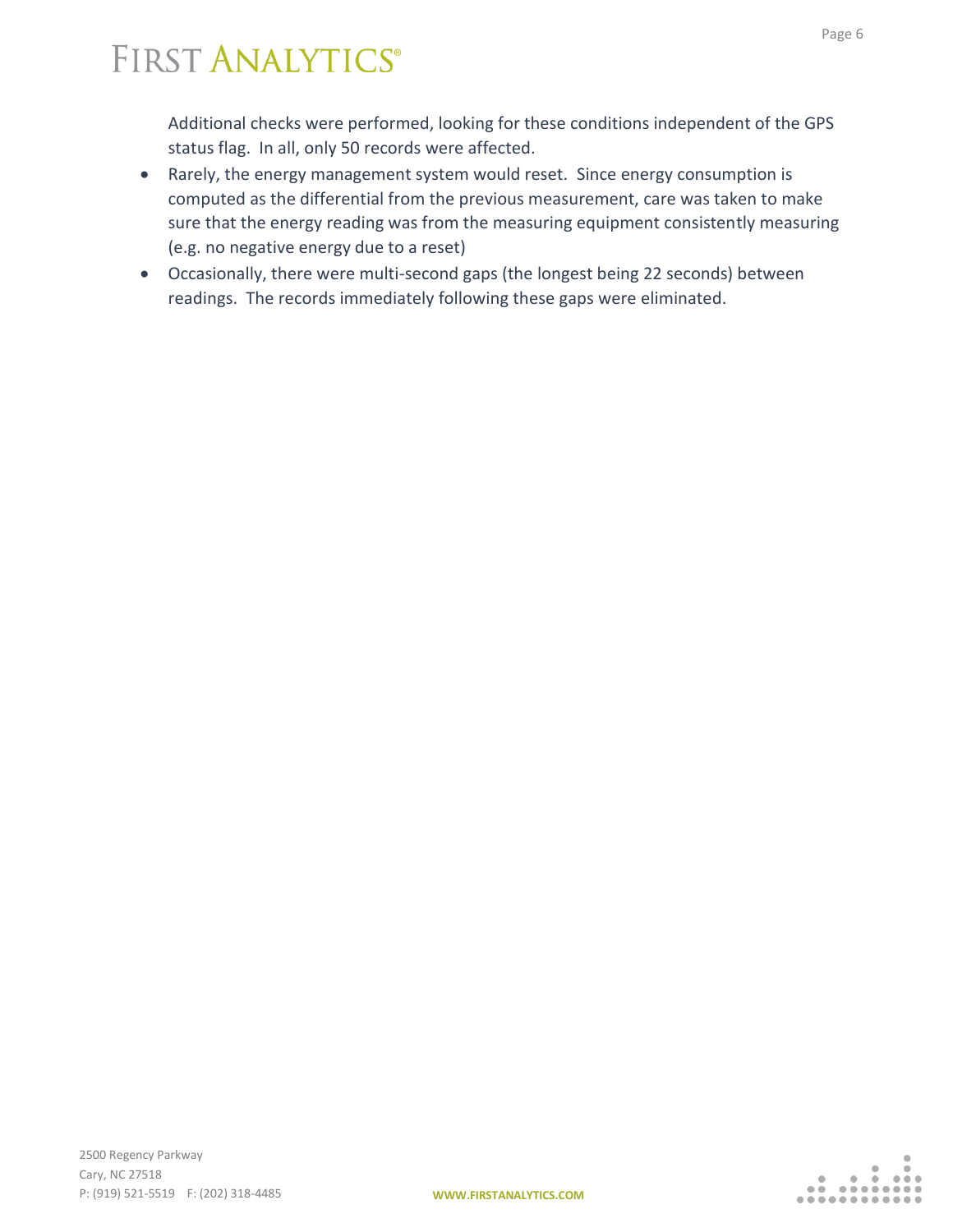# <span id="page-7-0"></span>Methodology

#### <span id="page-7-1"></span>Statistical Tools

It is nearly universally common in these kinds of studies to arrive at conclusion based on a comparison of averages, or means, between a test condition and a "control" condition (e.g. the base laps). While our study also looks at the means, we apply formal statistical tools to bring more precision and confidence to the results. Specifically, we apply tools such as Analysis of Covariance (ANCOVA), tests-of-hypotheses, confidence levels, and regression modeling (including mixed effects empirical Bayesian regression).

While studying raw means can be productive, there are potential pitfalls that can be mitigated using such statistical tools.

- Looking at raw means alone, in a univariate sense, does not account for other ancillary factors that may also be driving the difference of the means. Statistical modeling using multivariate methods allow us to quantify those ancillary factors and adjust the means accordingly to have a more balanced comparison.
- Means are a single number a point estimate. Statistical modeling can provide an estimate of the range of potential outcomes.
- Statistical models can assign a degree of confidence that the true effect (energy savings) is non-zero.

Our firm, First Analytics, has studied fuel conservation technologies for a number of years. In 2016 we performed a meta-analysis of 29 reports of mobile top-of-rail friction modifying technologies. The studies were conducted by railroads, a technology vendor (not MPL), TTCI, and First Analytics. We found a wide variation in reported results, ranging from 0% to a couple of extreme cases of over 10% savings. It was clear that this wide variation was due to examining means alone, and not accounting for confounding factors.

#### <span id="page-7-2"></span>Data Pooling

Rather than look at the WRM and TTT tests individually and in isolation, we pool the data. Even though there is variation in the conditions of the study (e.g. track profiles and speed), it is this kind of variation that aids statistical modeling in more fully understanding the effects of the phenomenon. Additionally, more data points and observations can lend strength to the analysis. Thus, the upcoming results consolidate information from both tests into one answer.

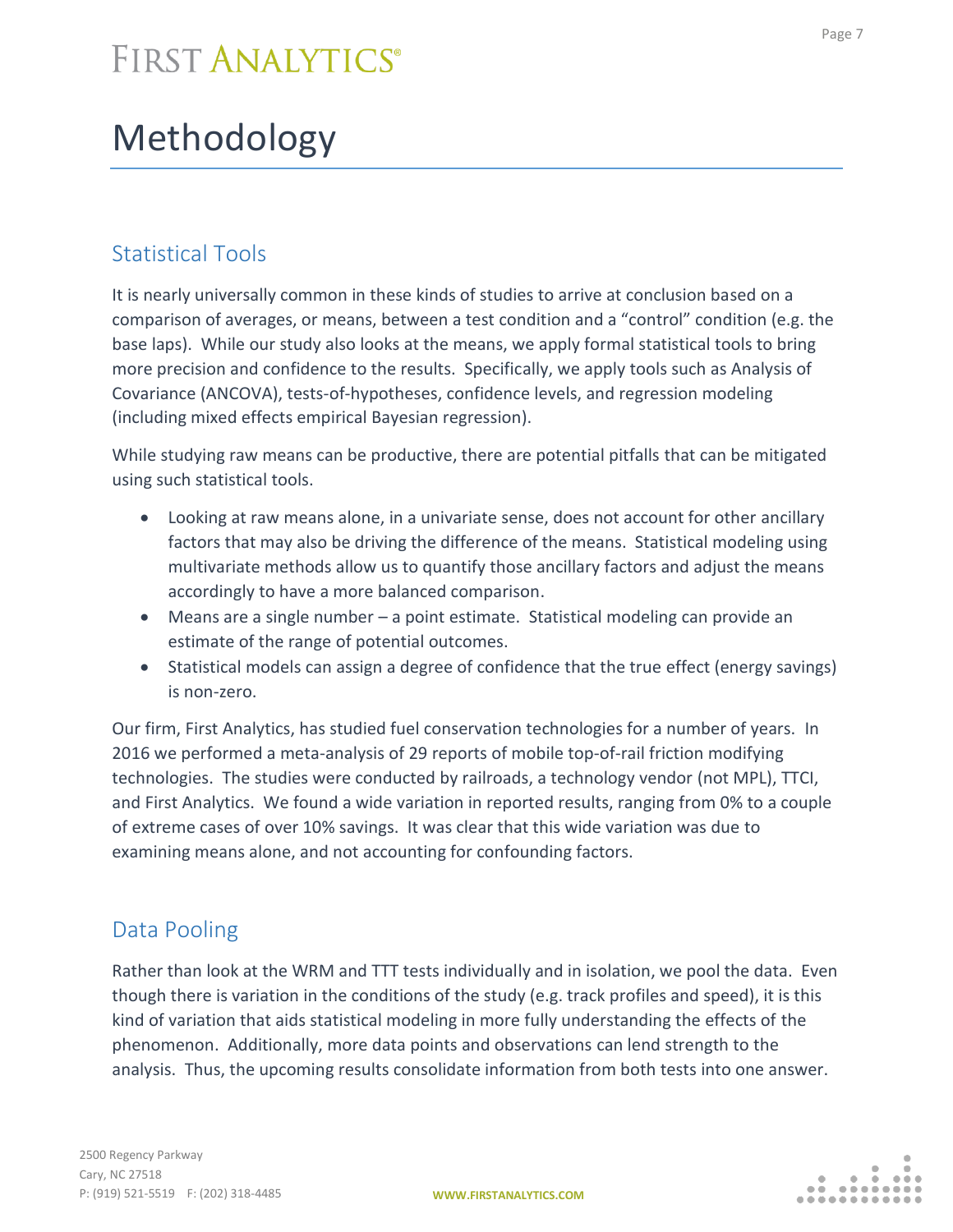#### <span id="page-8-0"></span>Projectability

We recognize that track profiles of the WRM and TTT test tracks differ from the usual network profiles of each railroad. We also recognize that the test train consist profiles differ from "the real world". It can be challenging to project the results from controlled test to every unique situation. For this our primary focus is to provide statistical support for a positive energy benefit, if it exists, and to provide a perspective on the range of what the savings benefit may be.

Another aspect of projectability is the consideration that TTCI tests are conducted in a highly controlled environment and may overstate the effects. In the aforementioned meta-analysis of 29 studies of fuel technologies, we did indeed find that TTCI studies (vs. in-field) provided estimates that are higher than real-world studies. The average of TTCI vs. other studies was 3.3% versus 2.8%. While one might suggest that the result in this particular report may thus be discounted by 15.2% (2.8 / 3.3), we are not positing that this is necessary in this particular case – only that if such adjustment were argued, that we could provide one reference data point to inform that adjustment.

Figure two shows the spread of results in those 29 studies, broken out by the four study sources. Each dot represents the estimated savings from the study. The shaded areas represent the interquartile range (those studies falling within 25% and 75% of all studies. The vertical lines near the extreme ends represent 1.5 times the interquartile range.



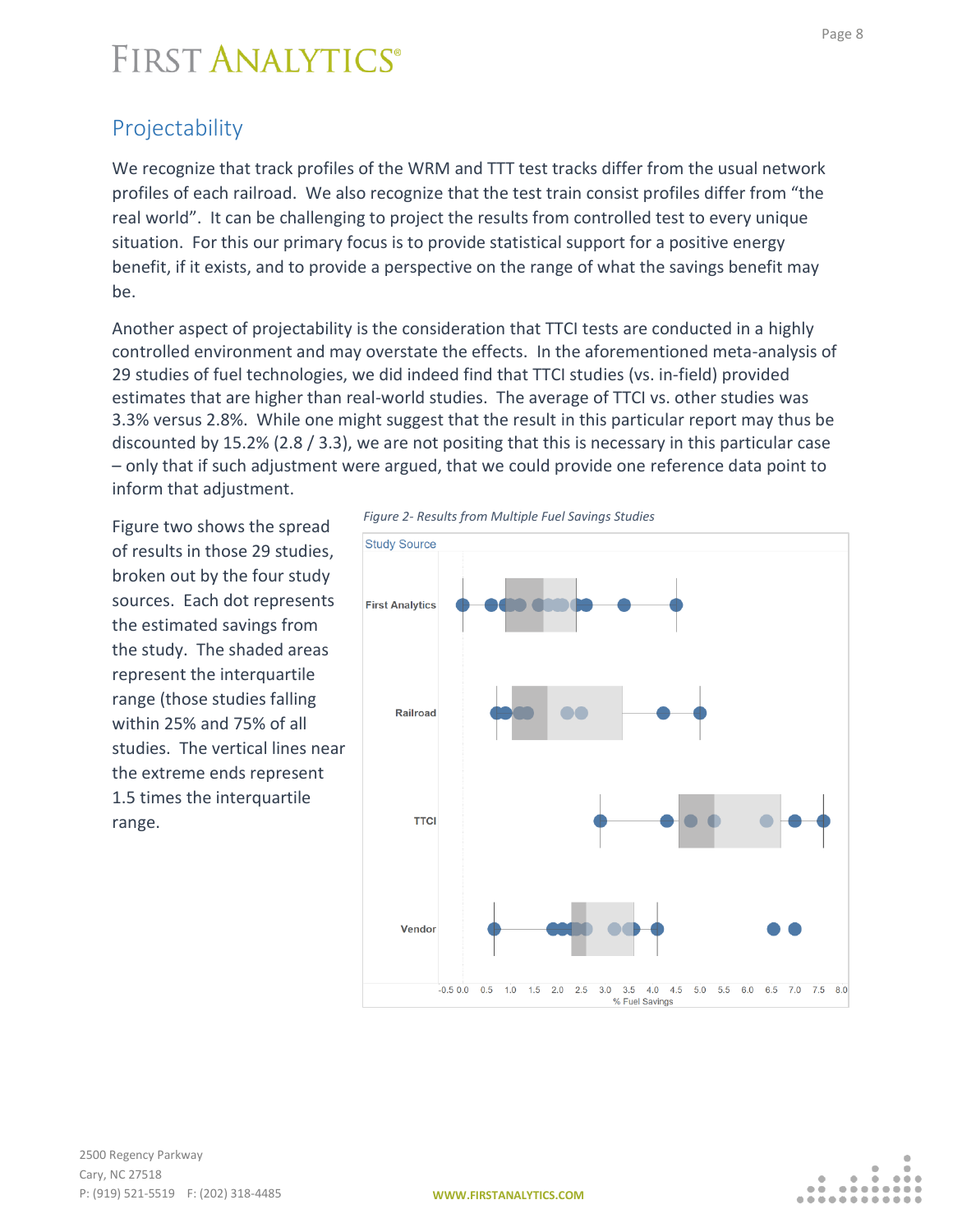# <span id="page-9-0"></span>Analysis

#### <span id="page-9-1"></span>Overall Energy Savings

Overall energy savings of the NatureBlend™ lubricant, in kilowatt hours, is estimated to be **3.2%**. This represents a statistically adjusted estimate of the percent savings difference between the lubrication and base runs of the combined TTCI tests<sup>1</sup>. The results are *statistically adjusted* in the sense described in the methodology section. Analysis of Covariance (ANCOVA)<sup>2</sup> methods quantify potential other causal factors, such as speed, curvature, and elevation changes, to balance the comparison and isolate the effect due solely to the lubricant<sup>3</sup>. The raw mean difference between the groups was 3.3%. The fact that this was a very modest adjustment indicates that the tests were fairly well-executed to minimize any differences that might mistakenly be attributed to the lubricant.



#### *Figure 3- Comparison of Means, Base vs. Lube*



<sup>&</sup>lt;sup>1</sup> These are known as the "least square means"

<sup>&</sup>lt;sup>2</sup> Wikipedia article on "Analysis of Variance": [https://en.wikipedia.org/wiki/Analysis\\_of\\_variance](https://en.wikipedia.org/wiki/Analysis_of_variance)

<sup>&</sup>lt;sup>3</sup> The model is a linear mixed effects model with KWHR being the dependent variable, the test condition (base or lube) as the main independent variable, and covariates for curvature, elevation change, and test (accounting for different speed targets). Curvature and elevation variables were allowed to vary across tests (a random coefficient shrinkage estimator model)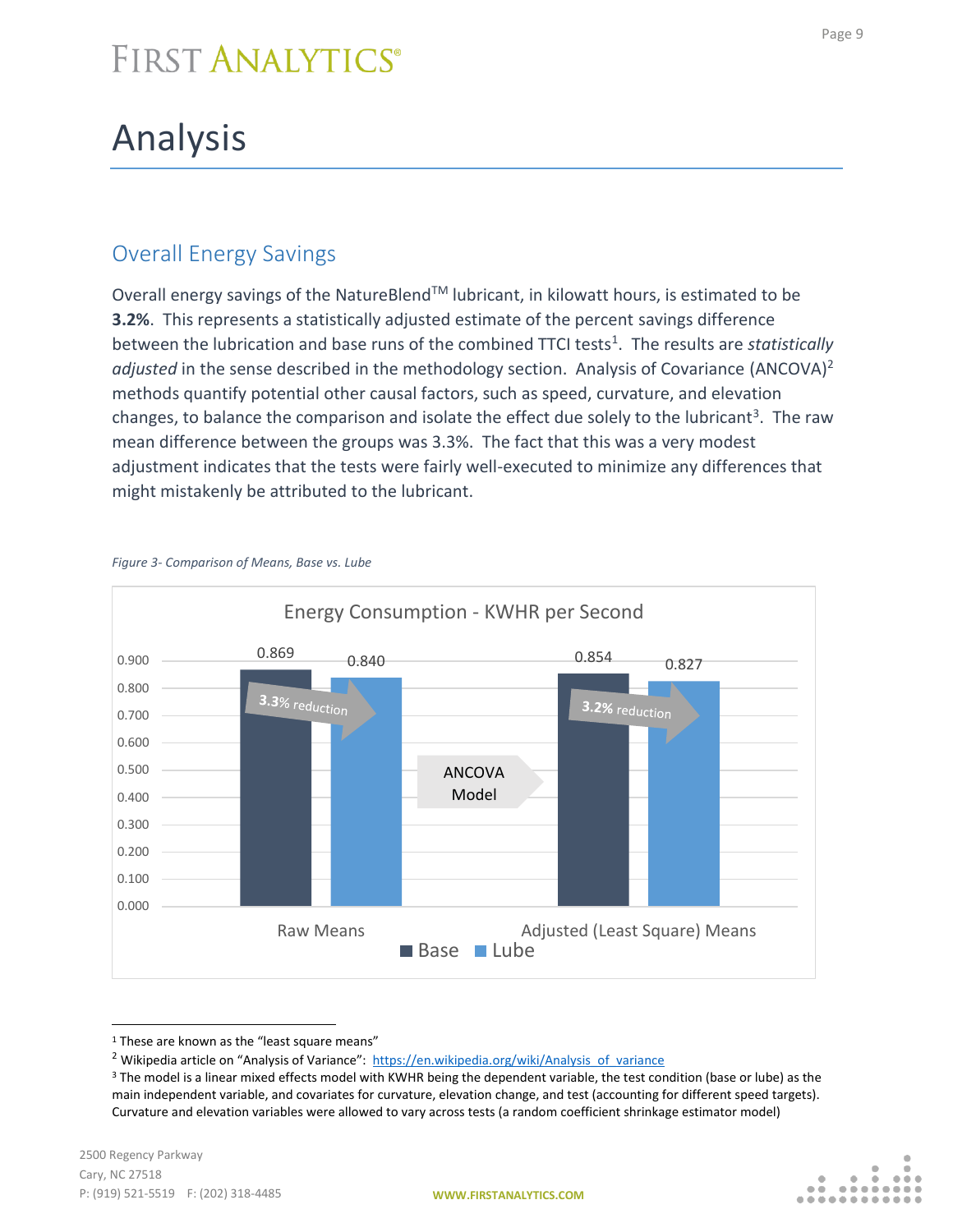Because of the very small adjustments to the means, we can, in fact, look at the dispersion of the raw, unadjusted data, to get some insight into the differences. Figure 4 is a box plot showing the spread of the measurements for the base versus lube conditions. For interpretation of this kind of chart, see the methodology section, figure 2. In the case of this visualization, the green box represents the mean, with the mean KWHR for Base being slightly higher than that for Lube.

We can also see that for the Base condition there are several measurements of high energy expenditure (the points above 2.0). While one may label these as outliers and conjecture that these alone are driving the difference in means, in reality, these represent a small number of observations among 8681 total observations for the Base runs. Furthermore, the ANCOVA approach allows us to study this variation as a whole in a way that accounts for these kinds of occurrences.





| Condition   | Number of<br><b>Observations</b> | Mean  | Standard<br>Deviation |
|-------------|----------------------------------|-------|-----------------------|
| <b>Base</b> | 8.681                            | 0.869 | 0.659                 |
| Lube        | 11955                            | 0.840 | 0.636                 |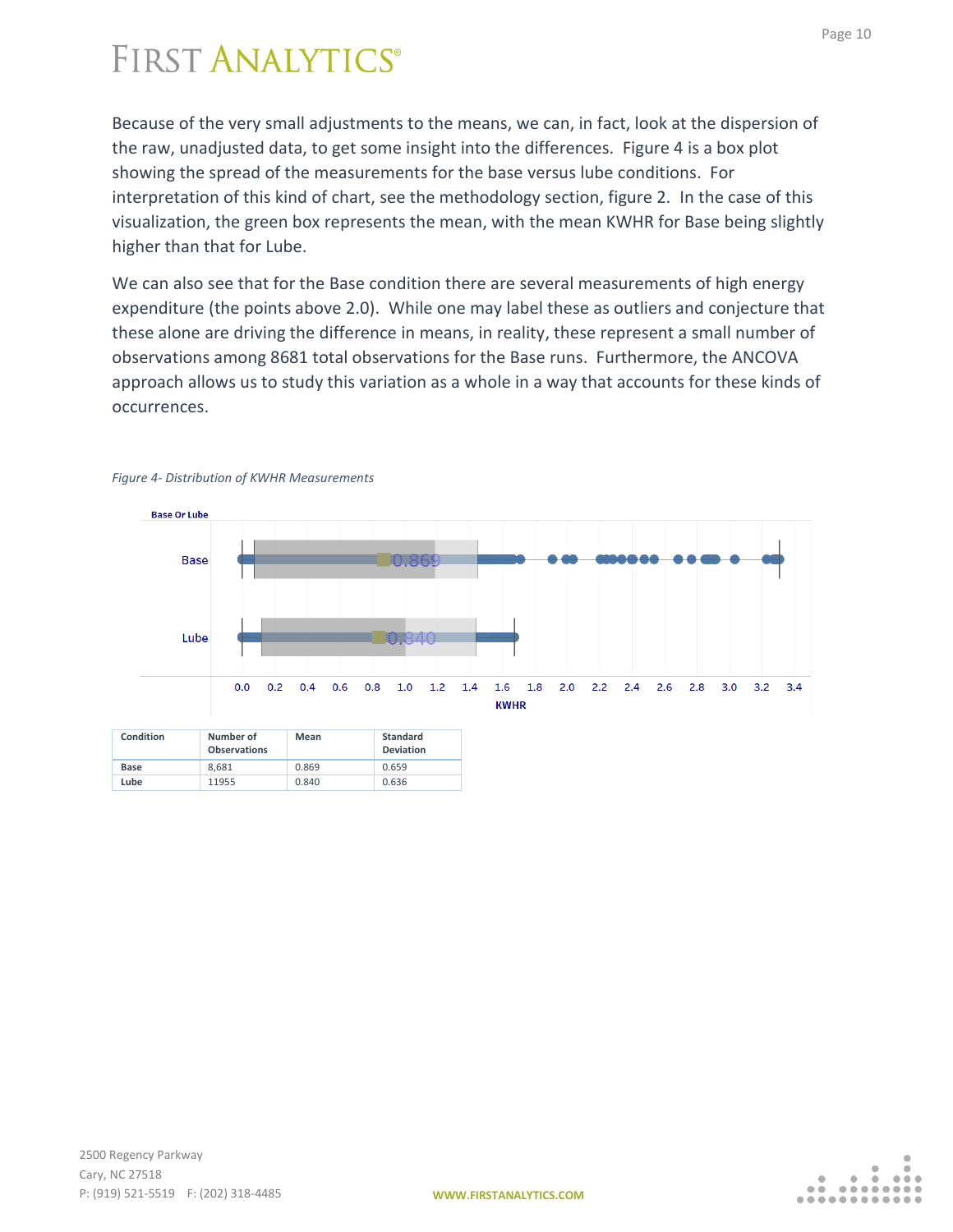#### <span id="page-11-0"></span>Statistical Tests of Significance and Confidence Intervals

An output of the ANCOVA model is a statistical estimate of the hypothesis that the effect of the lubricant is different from zero<sup>4</sup>. In statistics parlance, this is the so-called "null hypothesis" that of no difference between two measured phenomena<sup>5</sup>.

Our formal statistical test indicates that we can *reject* the null hypothesis of no effect and can do so at the greater than 99% confidence level (t-value of 3.56). That is to say, there is an extremely small chance that there is no effect of NatureBlend™

A second, but less powerful test of differences is the so-called *two-sample t-Test<sup>6</sup>* . It is less powerful than ANCOVA in that it is a univariate approach comparing the simple means and variances, without accounting for other factors, such as those described previously, that could influence those means and variances. Again, the null hypothesis of no difference between the means was rejected at the greater than 99% confidence level (t-value of 3.14 using the Satterthwaite test of unequal variances).

In addition to these tests, we can use the same model to provide an estimate of the *range* of possible effects, versus a single point estimate such as the mean. This "histogram"<sup>7</sup> provides an extra dimension to our understanding of the effect. Figure 5 shows how the model simulates the spread of the possible effect, where the height bars indicate the relative probability of the effect being in the range shown in the horizontal axis. In other words, if we were to conduct the tests many thousands of times, the effects would fall into these "buckets." It is worth noting that the histogram does not cross zero. Additionally, we can say that 90% of the outcomes would fall within 1.8% and 4.3%. In other words, we are 90% confident that the *true* effect is within that range.

> 5.5% 5.0% 4.5% 4.0%  $3.5%$  $3.0%$  $25%$  $2.0%$  $1.5%$ 1.0% 0.5% 0.0%  $0.0\quad 0.5$  $1.0$  $1.5$  $2.0$  $2.5$  $3.0$  $3.5$  $4.0$ 4.5  $5.0$  $5.5$ 6.0 6.5  $7.0$ **Percent Energy Savings**

*Figure 5- Range of Estimated Savings*

<sup>4</sup> Wikipedia article on "Hypothesis Testing": [https://en.wikipedia.org/wiki/Statistical\\_hypothesis\\_testing](https://en.wikipedia.org/wiki/Statistical_hypothesis_testing)

<sup>&</sup>lt;sup>5</sup> Wikipedia article on "Null Hypothesis": [https://en.wikipedia.org/wiki/Null\\_hypothesis](https://en.wikipedia.org/wiki/Null_hypothesis)

<sup>&</sup>lt;sup>6</sup> Wikipedia article on "Student's t-test": [https://en.wikipedia.org/wiki/Student%27s\\_t-test](https://en.wikipedia.org/wiki/Student%27s_t-test)

<sup>&</sup>lt;sup>7</sup> Wikipedia article on "Histogram": <https://en.wikipedia.org/wiki/Histogram>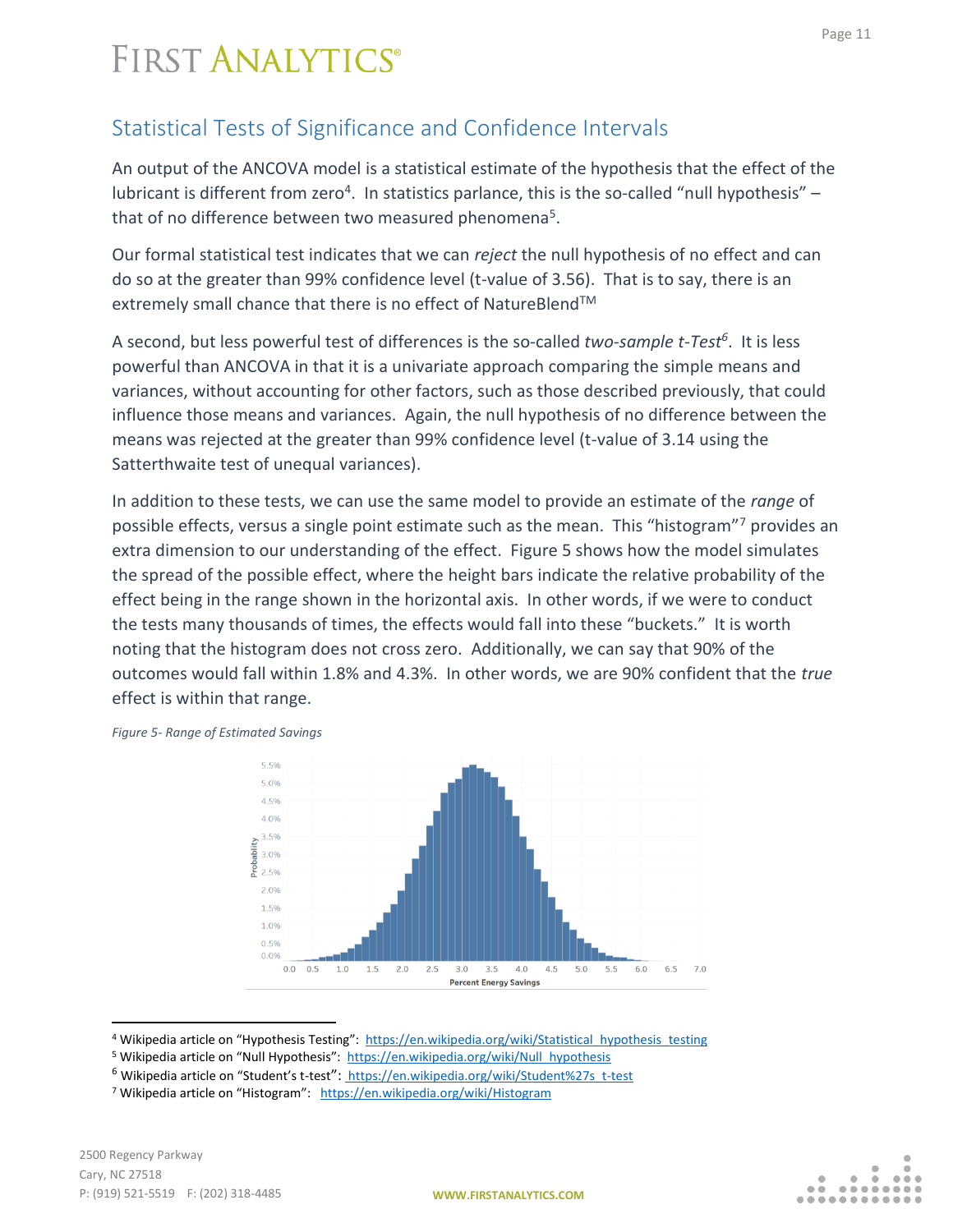#### <span id="page-12-0"></span>Impact on Throttle Position

Throttle position is a proxy for energy consumption. Less time spent in higher notches is an indication of reduced energy. In our data we have an estimate of the throttle position, however, this is not the actual throttle position recorded by the locomotive. So, any analysis on throttle position will have a small amount of uncertainty associated with it.

Figure 6 shows the breakout of time spent in each throttle position, for each condition, base versus lube. Note that this was a controlled test, with the goal of maintaining target speed, so this throttle profile may not be similar to real-world profiles. But we can still use this data in a comparative sense. Additionally, consideration weight should be given to the impact in the highest notch, T8.



*Figure 6 - Time Spent in Throttle Position*

Visually, one can see that overall, more time is spent in some of the lower notches for the lube condition, particularly, in T4 and T5. This appears to be on offset from what normally would be T8. In fact, on a raw basis, the lube runs are operating in T8 44.3% of the time, versus the base runs with 47.6%

One might be tempted to say that "there is a 7.1% reduction (44.3 / 47.6) of time spent in T8." That may very well be true, but again we shall bring some statistical tools to the analysis to